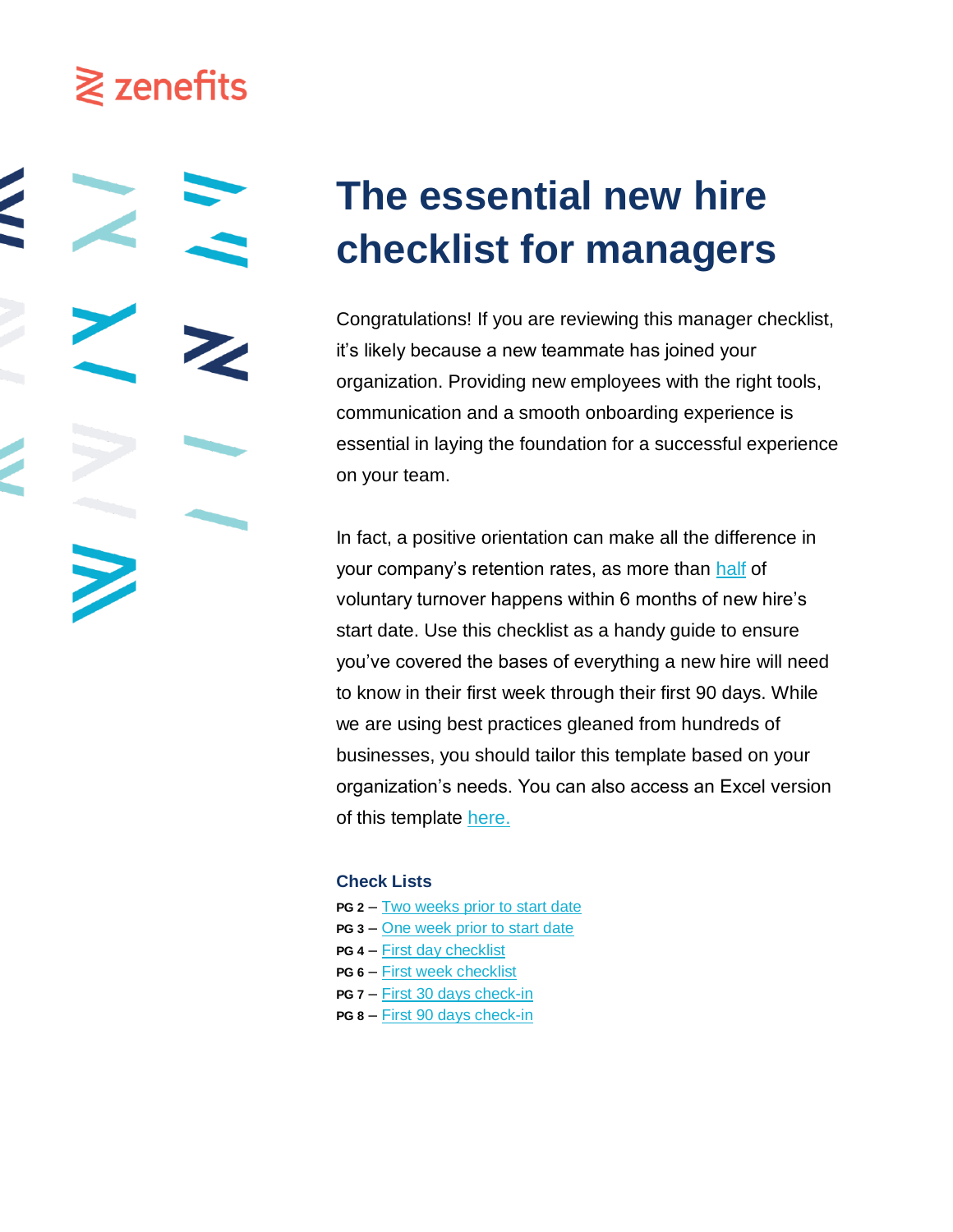# <span id="page-1-0"></span>Two weeks prior to start date

Depending on the size of your organization, the following tasks may fall into your court or HR's. Regardless, be sure to have this information collected *prior* to your new hire's first day to ensure you have the required documentation and can streamline applicable benefits and payroll.

# **Offer letter and employment agreement**

- $\Box$  Offer letter sent and signed (confirm start date and salary)
- □ Background check completed [\(Learn more on background checks here\)](https://www.zenefits.com/blog/background-checks/)
- Employment agreement signed
- $\Box$  Drug screening passed (if applicable) [\(Learn more about drug screening tests here\)](https://www.zenefits.com/answers/am-i-obligated-to-keep-an-applicants-drug-screening-results-confidential/)

### **Employment details**

- $\Box$  Employee contact information (address, cell, in case of emergency contact info)
- $\Box$  Obtain an employer identification number [\(EIN\)](https://smallbusiness.findlaw.com/business-taxes/employer-identification-number-ein-faq.html)
- W-4 **Federal** Tax Withholding Form
- W-4 **State** Tax Withholding Forms
- $\Box$  Employee I-9 form complete (confirms worker's eligibility to work in the U.S.)

Verification documents can include:

- Unexpired U.S. passport or passport card
- Unexpired temporary resident card
- Unexpired employment authorization card
- Unexpired temporary resident card
- □ Submit employee information to [State New Hire Reporting Agency](https://www.sba.gov/business-guide/manage-your-business/hire-manage-employees)
- Equal Opportunity Data From (Only needed for companies with more than 100+ employees. This varies depending on if your company handles federal contracts.)
- D Direct deposit form
- Employee benefits enrollment forms
- □ Employee handbook review
- $\Box$  Policy documents handled (i.e. NDA or non-compete)

<span id="page-1-1"></span>**Pro Tip** — *It can be quite daunting to collect and store the above information in an organized and compliant fashion. Learn how Zenefits' all-in-one People Platform [collects, stores and manages](https://zenefits.app.box.com/s/u4p0y08mhidyxw1sdvf9jtf7gbbr5ozu/file/292689210572) all HR related information so you can get back to doing the work that you love.*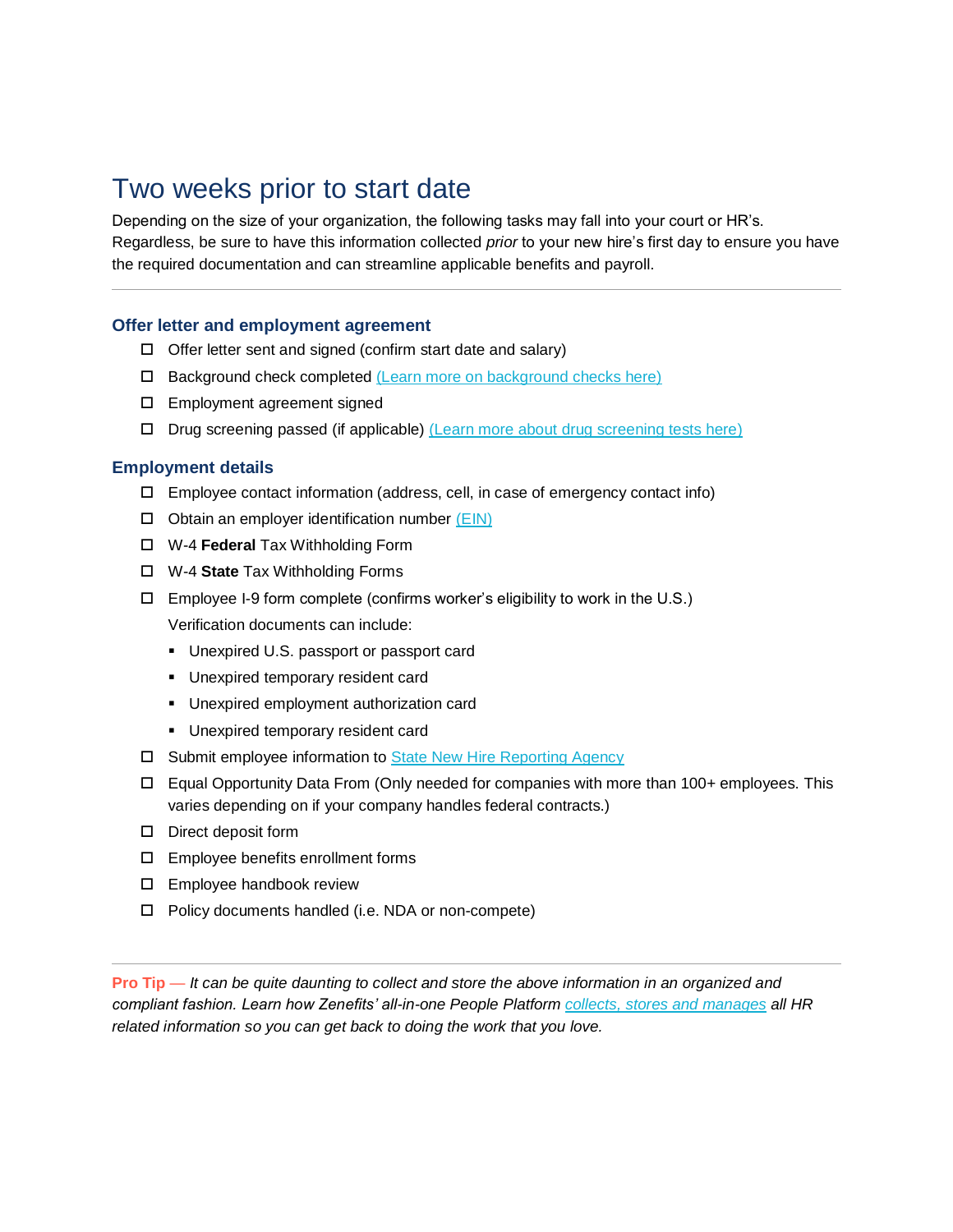# One week prior to start date

Even though your hire hasn't officially started, the week prior to their start date represents a critical prep time. This is when you'll build your schedule, begin building rapport and communication with their future colleagues, and provision the tools they'll need to have a fast and lasting impact.

### **Set a meeting schedule**

- $\Box$  [New hire training or onboarding](https://www.zenefits.com/blog/cta/onboarding-definitive-guide/?wp-cta-variation-id=0) (if applicable, connect with HR to ensure your new hire is included in their plans)
- $\Box$  Check-ins with your broader team to get introduced and connect on joint initiatives
- $\Box$  Check-ins with leadership to touch base and say welcome
- $\square$  Cross-functional partners

*Pro Tip* — *Reflect on the responsibilities of your new hire and brainstorm who will be key collaborators in their day to day. Set these meetings up early so your existing team has time to prepare.*

#### **Provision required tools and equipment**

- $\Box$  Computer and equipment (keyboard, mouse, monitor if applicable)
- $\square$  Email account set up
- $\Box$  Add to appropriate email alias groups
- $\Box$  [Add to company calendar and relevant recurring meetings](https://www.zenefits.com/blog/employee-onboarding-tips/)
- $\Box$  Badge for building and office access (if applicable)
- $\Box$  Grant access to tools and systems (passcodes and/or accounts)

**Pro Tip** *— Whether this action falls into your court or HR's, be sure to be thinking about integral tools early on. System access can take time, and you want to ensure early access so your new hire feels productive on day one.* 

#### **Send new hire welcome email**

- $\Box$  Prepare and send new hire welcome email (more information on [new employee email available here\)](https://www.zenefits.com/blog/template-how-to-write-a-new-hire-welcome-email/)
	- $\square$  Date and time of arrival
	- $\square$  What to bring
	- $\Box$  Parking and building access
	- $\Box$  Who to ask for upon arrival
	- $\square$  Dress code or appropriate attire
	- $\Box$  Office map and directions for how to enter your office
	- $\Box$  Attach employee handbook [\(employee handbook template](https://learn.zenefits.com/employee-handbook-template.html) available here)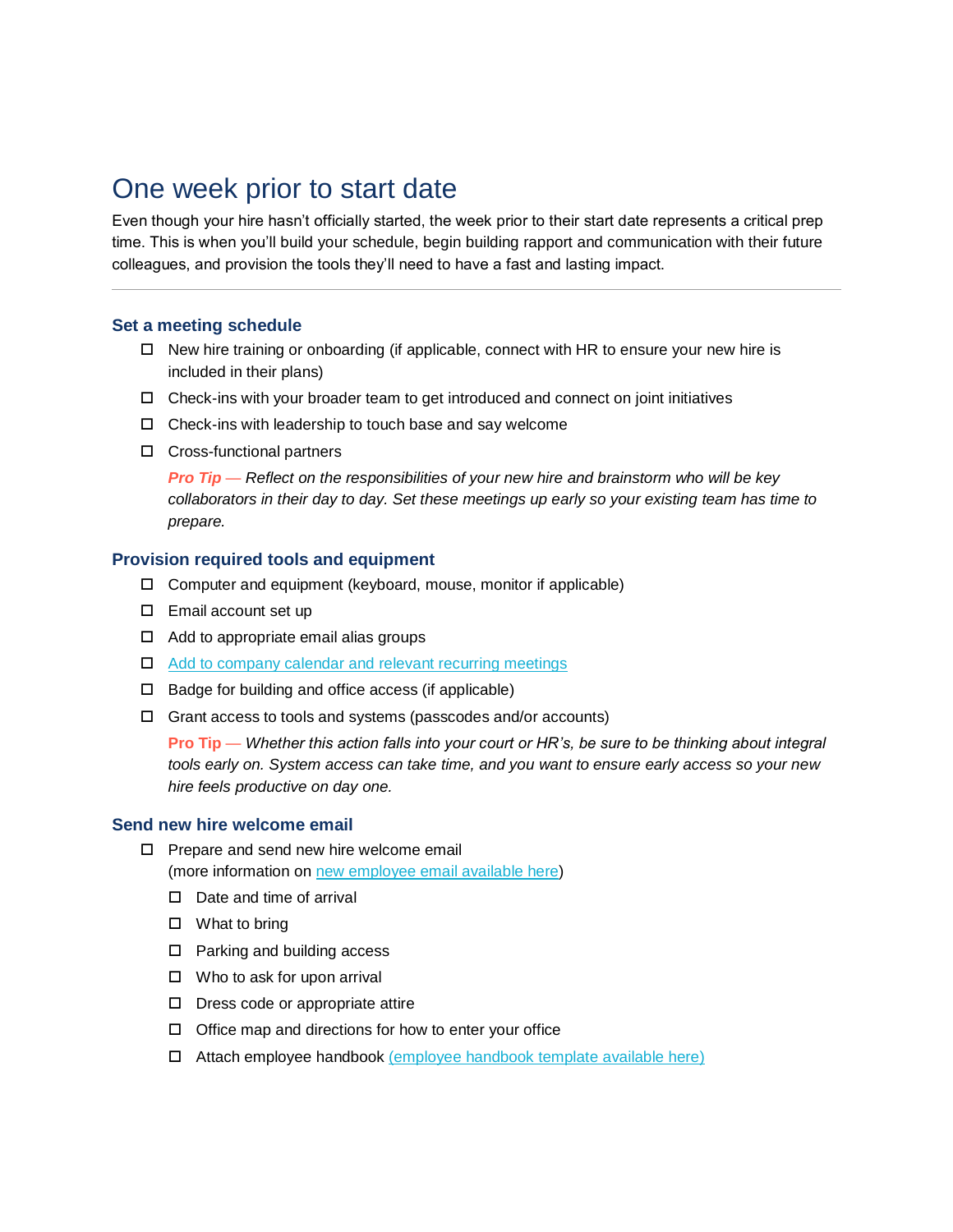# <span id="page-3-0"></span>First day checklist

A first day on the job is like any other first meeting – *first impressions matter!* By taking the time to go through the following, you'll lay a strong foundation for a great chapter with your team. Be friendly, organized, and efficient in your schedule – get started with the below.

### **[Clean and set up desk or work space](https://www.zenefits.com/blog/employees-first-day-onboarding-ideas/)**

- □ Collect swag (if applicable) and include on desk or station setup. New hires love sporting new company gear!
- $\Box$  Arrange applicable equipment (computer, mouse, keyboard etc.)

### **Introduce your team**

**Pro Tip** *— If you can get everyone together for a team meeting, play a friendly ice breaker. This can ease tension and allow your group to get to know one another without the stress of completing a task or deadline.* 

#### **Host your first check-in to go over:**

- $\square$  The week's agenda
- $\Box$  Their role and key responsibilities

**Pro Tip** *— This is a good time to give them a first assignment that they can be thinking about as connections are made.* 

 $\Box$  Typical expectations about work hours, procedures for overtime, use of [flexible work policies,](https://www.zenefits.com/blog/7-types-flexible-work-arrangements/) [vacation](https://www.zenefits.com/blog/paid-time-off-policies-smbs/) and [sick leave](https://www.zenefits.com/blog/supplemental-payroll-examples/rawpixel-577480-unsplash/)

#### **Take an office tour and highlight:**

- $\square$  Fire exits
- □ Fire extinguisher
- □ Bathrooms
- $\square$  Stations for clocking in/clocking out (if applicable)
- $\square$  Smoking areas or smoking restrictions (if applicable)
- $\square$  First aid areas
- □ Supervisor's office

**Pro Tip** *— As you tour with your new hire, be sure to make introductions in person. It's always easier to draw connections in real life versus email — creating community is key to retention!* 

 $\Box$  Other locations as they relate to safety procedures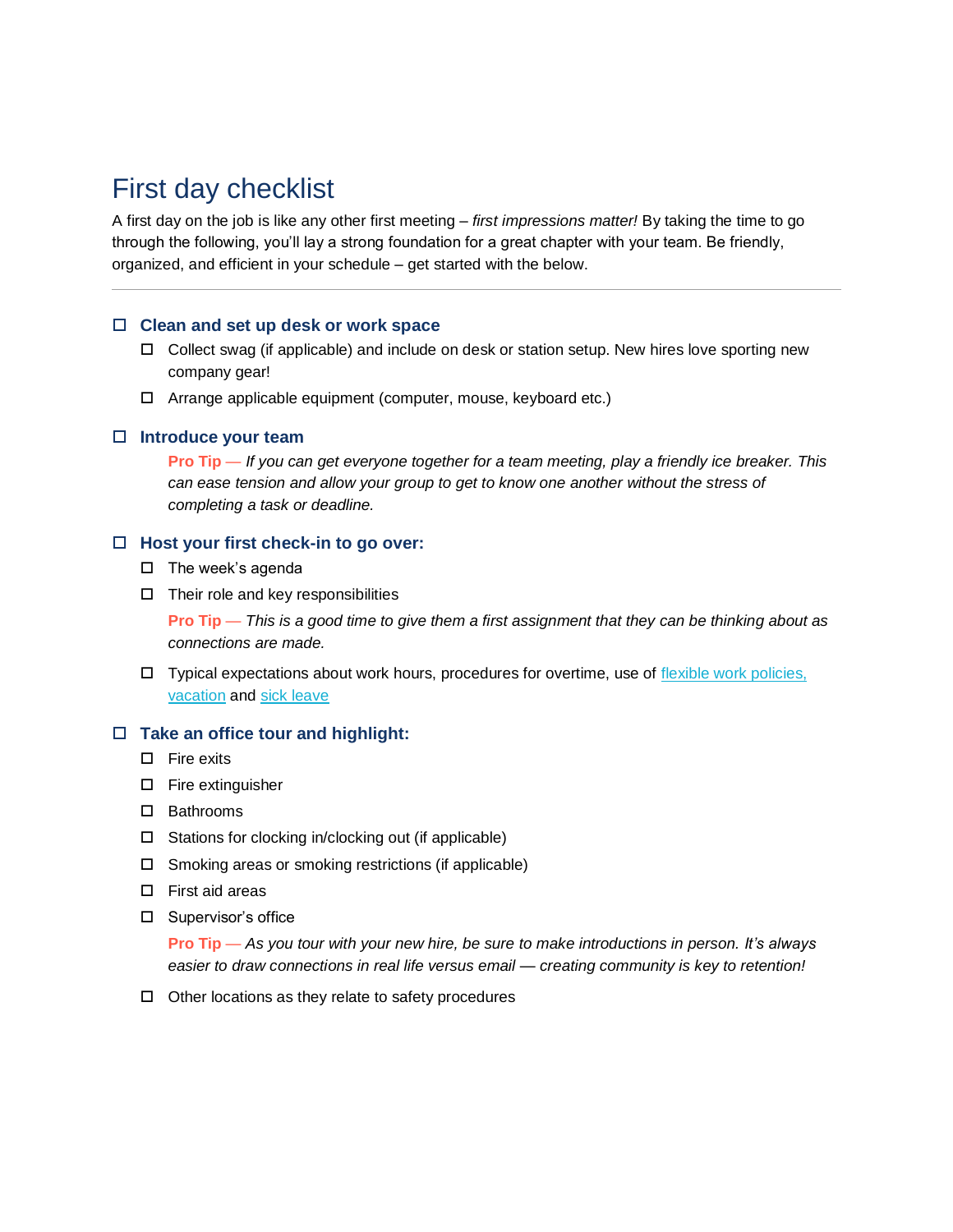# First day check list continued

# **Technology**

- $\Box$  Review how to operate telephone systems
- $\Box$  Note who to contact for repairs or IT support
- $\Box$  Arrange training dates for any new or unfamiliar technologies
- $\Box$  Required access codes (if applicable)
	- $\Box$  Point of sale and scheduling software
	- Customer relations training
	- $\Box$  How to log time and attendance for hourly workers (if applicable)
- $\Box$  Scheduling procedures and timelines (how to request change in schedule or shifts)
- □ Schedule 30-Day check-in session

# **Introduce company culture**

- $\Box$  [Assign a buddy](https://www.zenefits.com/blog/5-actionable-ways-build-great-work-relationships-improve-company-culture/)
- □ Coordinate a welcome lunch
- Compile company information including values, mission, neighborhood or area map, contact information etc.
- $\Box$  Review organizational and reporting structure
- **[Explain dress code](https://www.zenefits.com/blog/employee-handbook-examples/)**
- $\Box$  Review social media policy (if applicable)
- $\Box$  Create a list of who's who so your new hire knows who they'll be working with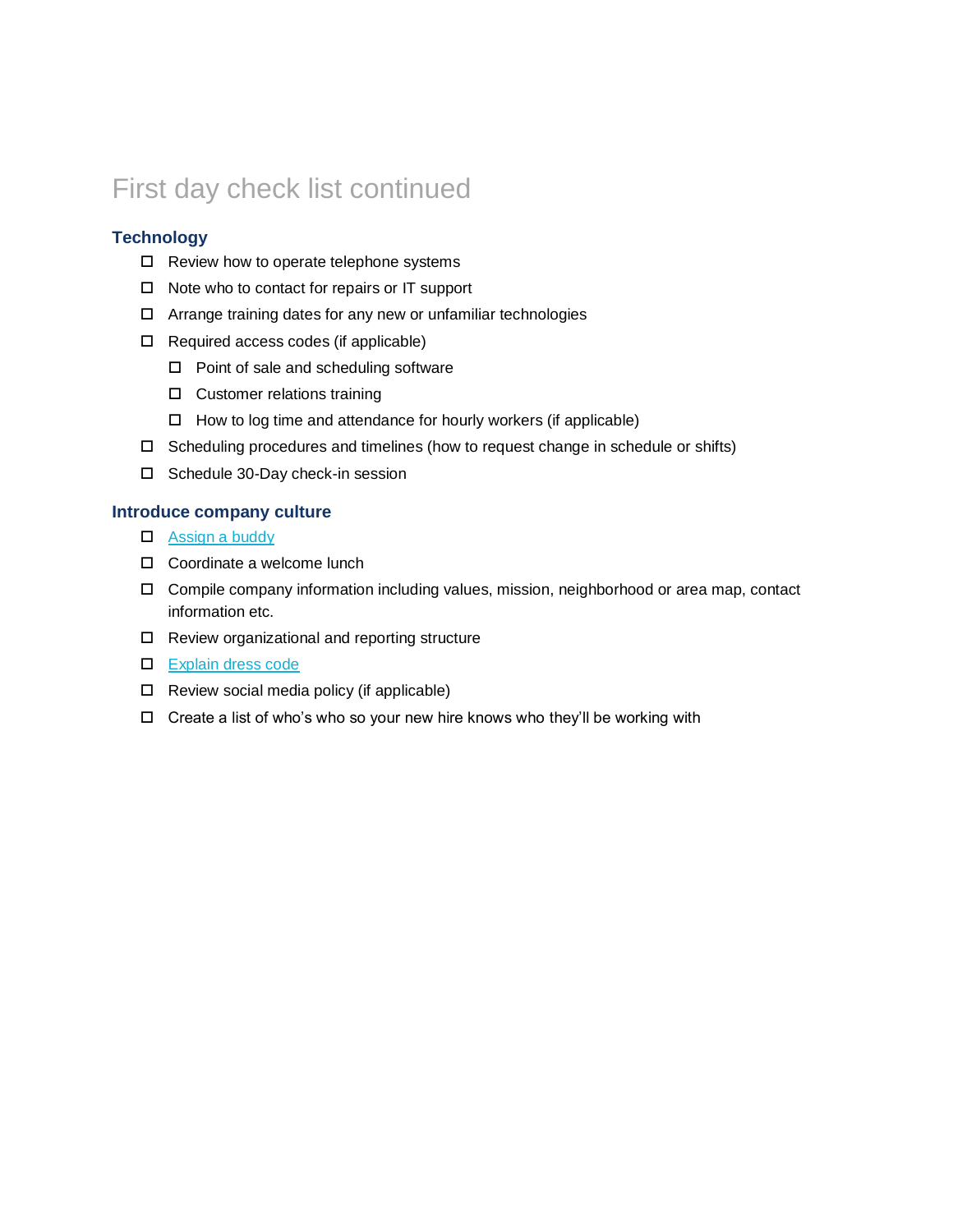# <span id="page-5-0"></span>First week checklist

Use the first week to ensure the proper policies and procedures are learned and absorbed, and to check in that your new hire is getting introduced to the culture and the tools they need.

\_\_\_\_\_\_\_\_\_\_\_\_\_\_\_\_\_\_\_\_\_\_\_\_\_\_\_\_\_\_\_\_\_\_\_\_\_\_\_\_\_\_\_\_\_\_\_\_\_\_\_\_\_\_\_\_\_\_\_\_\_\_\_\_\_\_\_\_\_\_\_\_\_\_\_\_

- □ Safety training
- □ Sexual harassment training
- $\square$  Job training
- □ OSHA compliance training (if applicable)
- Review of employee handbook and quidelines
- $\square$  Review of expense policy
- $\Box$  Review of HR point of contact and how to:
	- Request support
	- File a complaint
	- Navigate employee concerns
- $\Box$  Familiarity and comfort with role expectations and responsibilities
- $\Box$  Familiarity with navigating point of sale software, time and attendance procedures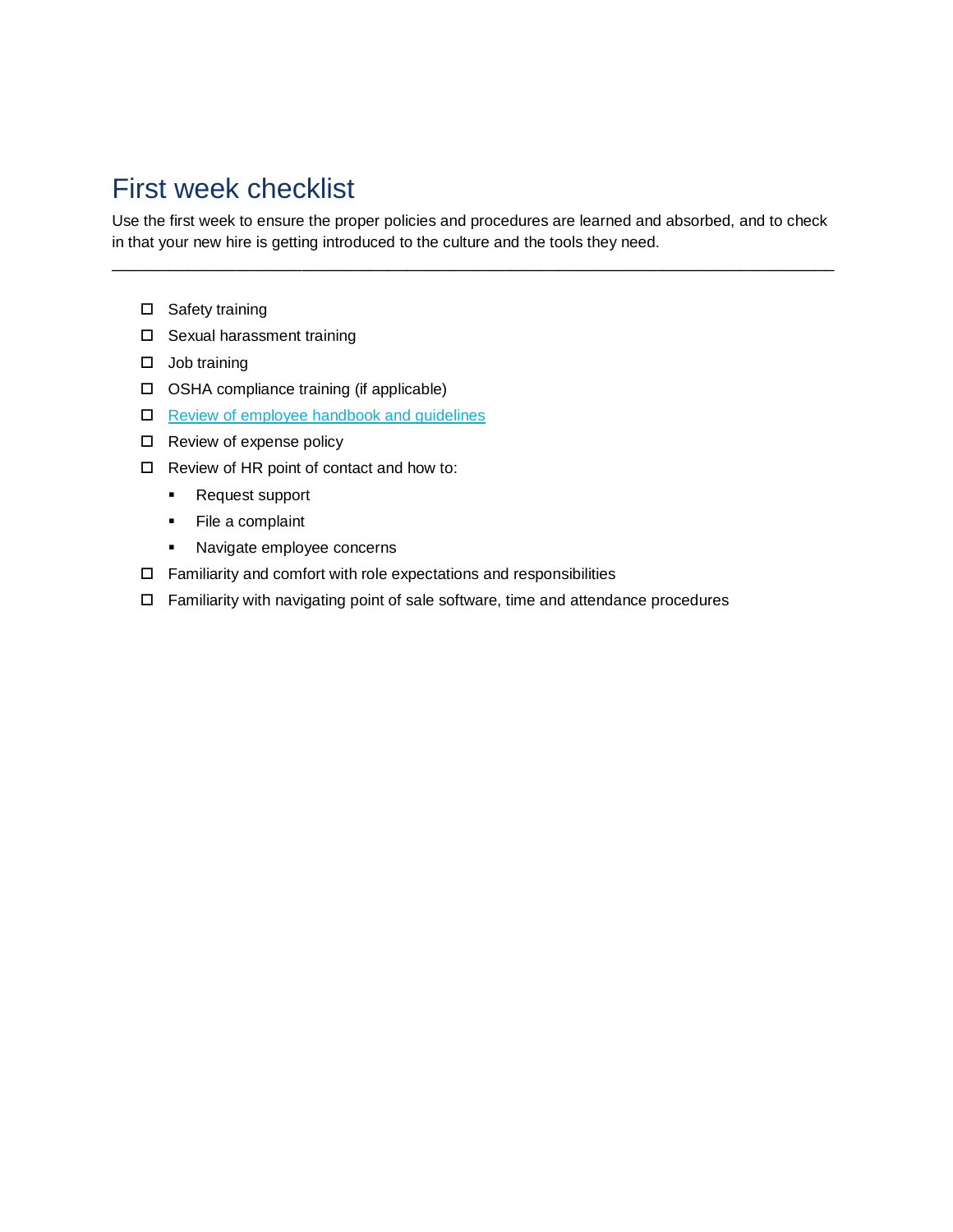# <span id="page-6-0"></span>First 30 days check-in

After a month, you and your new employee will have a better grasp on the workplace and working relationships. This is an important time to check in and review assignment completion, any blockers and needs for both employer and employee.

- $\Box$  [Review and record what's working well](https://www.zenefits.com/blog/increase-effective-communication-workplace/)
- $\Box$  Review and record what's not working well or needs attention
- $\Box$  Review performance with day-to-day systems and address any concerns
- Ensure employee has all necessary equipment, tools or resources required
- Examine first project or work product
- □ Solicit feedback from relevant managers and colleagues
- Solicit feedback on their onboarding experience and what went well and what could use more attention (and use for future onboarding!)
- $\Box$  [Schedule 90 day check-in meeting](https://www.zenefits.com/blog/improve-management-game-increase-employee-retention/)